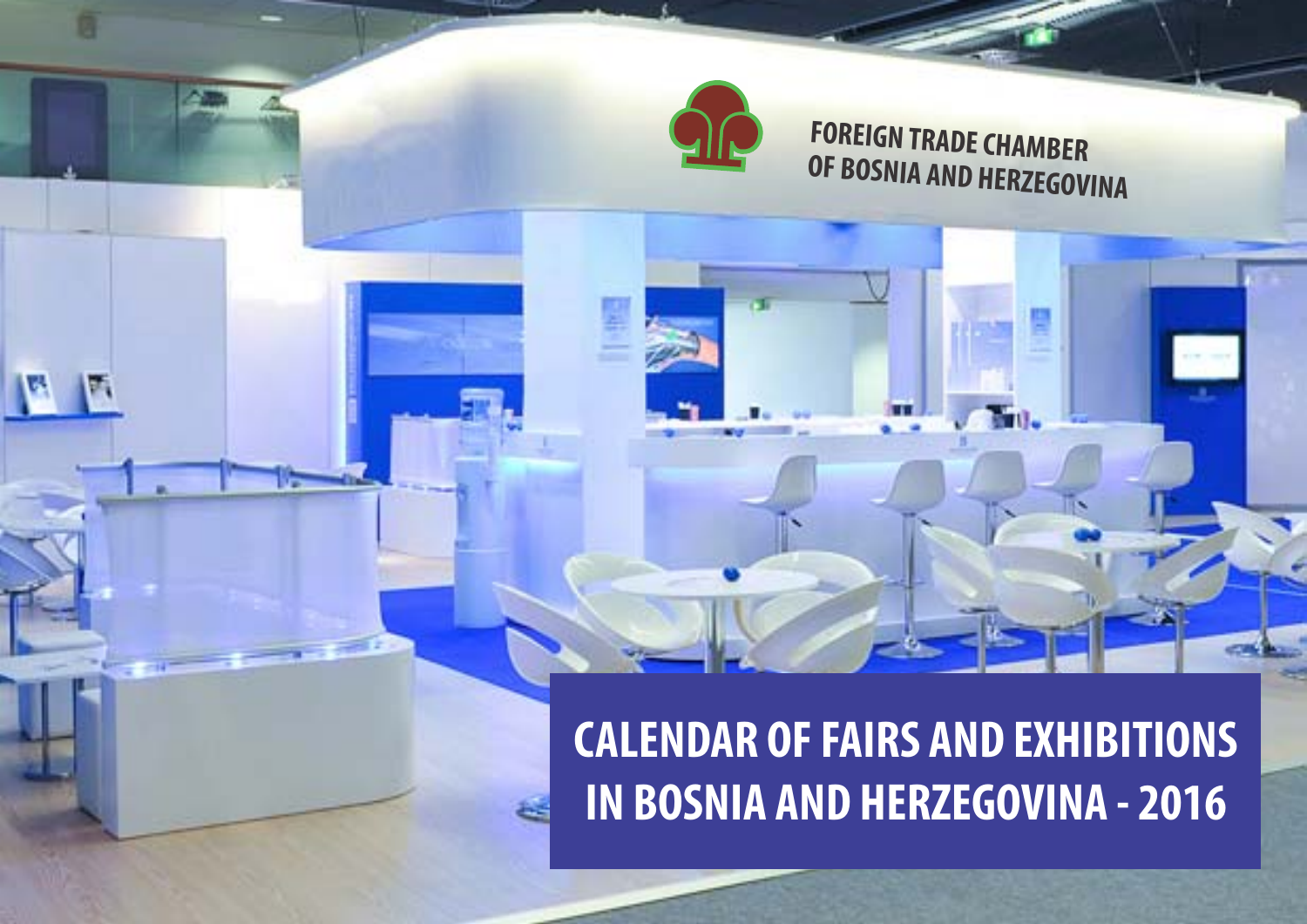

#### **INTRODUCTION**

Fairs, Exhibitions & Shows are marketing events with <sup>a</sup> certain duration which are held at intervals, that is, places at which numerous companies represent their ranges of products of one or more industrial sectors with the aim of offering information and sales improvement.

Participation in <sup>a</sup> fair is the shortest way of establishing the first contact with prospective partners and unavoidably <sup>a</sup> meeting place of profession, product promotion, experience exchange and potential concluding agreements.

Fairs, Exhibitions & Shows are places of getting aquainted with existing trends, places where one can simultaneously see, compare, assess and at the same moment obtain feedback information about the product or service and can directly analyze the company position in relation to it's competition.

Significance of fairs is increasingly growing on <sup>a</sup> daily basis. Therefore, many companies use exactly fairs, especially specialized fairs" as their basic and most important advertising element.

Foreign Trade Chamber of Bosnia and Herzegovina, in collaboration with the Association of Fair Organizers in B&H, drafts every year "Calendar of Fairs and Exhibitions in Bosnia and Herzegovina", including <sup>a</sup> detailed chronological overview of most important business events in the country, offering all relevant contacts in one place as an important precondition for direct participation as exhibitor or only <sup>a</sup> visit to <sup>a</sup> particular promotional activity.

In this manner, the Chamber provided its contribution to promotion of Bosnian-herzegovinian economy, strengthens and upgrades cooperation in the field of promotion and coordination of economic activities on domestic, as well as international market.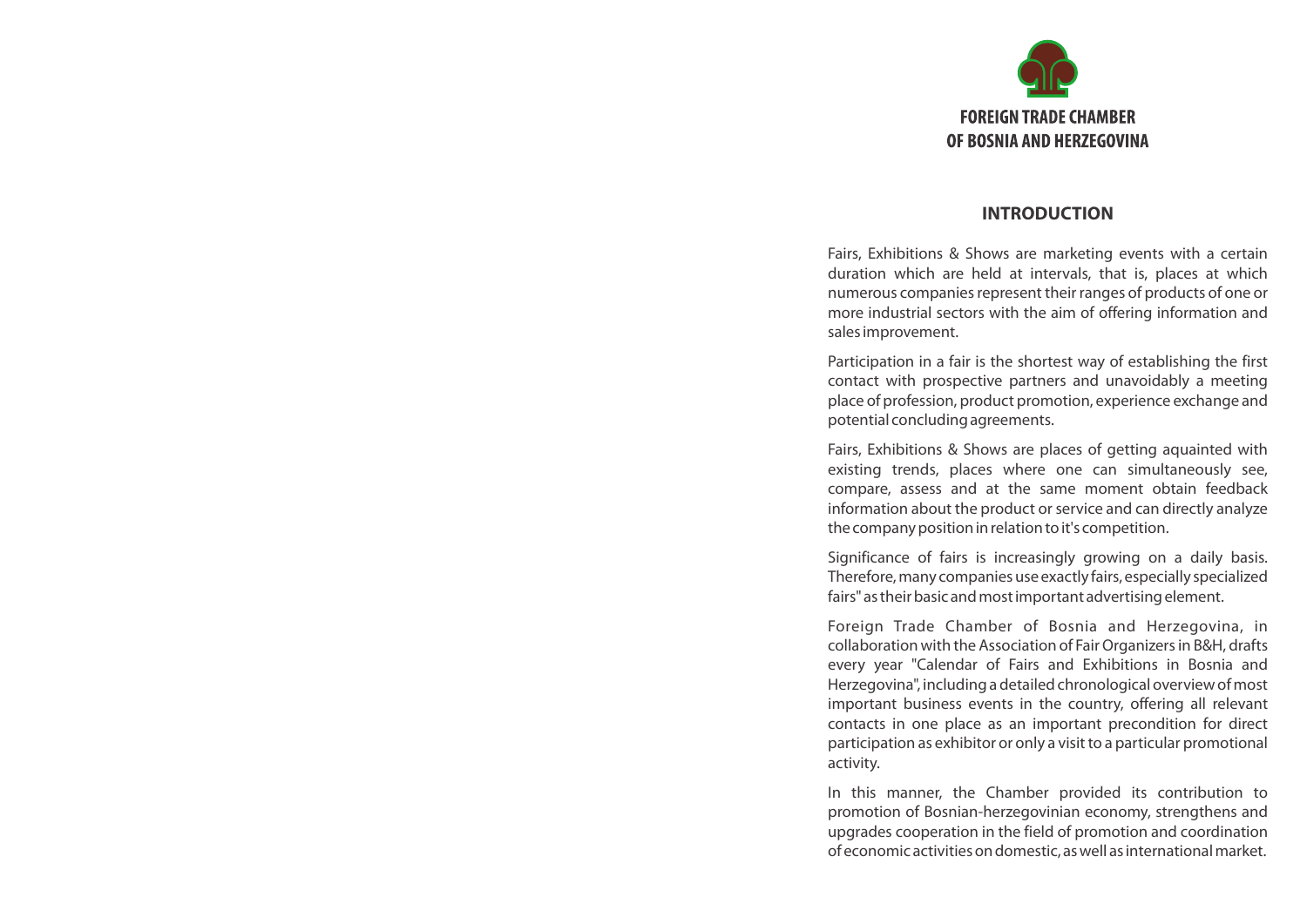| No. DATE                | <b>NAME OF FAIR &amp; EXHIBITION</b>                                                                                                                                                                                                         | <b>VENUE</b>                                | <b>ORGANIZER</b>                           | <b>CONTACTS</b>                                                                                                                                                                        |
|-------------------------|----------------------------------------------------------------------------------------------------------------------------------------------------------------------------------------------------------------------------------------------|---------------------------------------------|--------------------------------------------|----------------------------------------------------------------------------------------------------------------------------------------------------------------------------------------|
| $20. - 21.02.$<br>2016. | <b>WEFA 2016</b><br><b>Fair of wedding</b>                                                                                                                                                                                                   | <b>BANJA LUKA</b><br>Banjaluka Fair         | Banjaluka Fair L.t.d.                      | Pilanska bb, 78000 B.Luka<br>Tel/fax: +387 51 333 200; 333 223<br>Email: office@banjalukafair.com<br>Email: dobrica.zugic@sajam.rs.ba<br>www.banjalukafair.com                         |
| $03 - 06.03$<br>2016.   | BRCKO 2016<br>3rd Agricultural Fair - Spring Fair of seedlings, seeds and<br>protective equipment for agriculture and forestry                                                                                                               | <b>BRCKO</b><br>PE "Port Brcko"             | <b>Chamber of Commerce</b><br>Brčko DC BiH | UI. Cvijete Zuzoric bb; 76100 Brčko<br>Tel/fax: +387 49 217 556; 216 116<br>Mob: +387 66 804 464<br>Email: pkomora.bd@gmail.com;<br>Email: sajam.bd@gmail.com<br>www.brcko-pkomora.com |
| $15. - 19.03.$<br>2016. | <b>GRAMES &amp; DEMI 2016</b><br>20th GRAMES - Fair of Construction<br>20th DEMI - Fair of Achievements in electromachine industry<br>and innovation                                                                                         | <b>BANJA LUKA</b><br>Banjaluka Fair         | Banjaluka Fair L.t.d.                      | Pilanska bb, 78000 B.Luka<br>Tel/fax: +387 51 333 200; 333 223<br>Email: office@banjalukafair.com<br>Email: dobrica.zugic@sajam.rs.ba<br>www.banjalukafair.com                         |
| $16. - 20.03.$<br>2016. | <b>INTERIO 2016</b><br>34th International Fair of Forestry, Wood industry, Furniture,<br>Interior decoration and supporting activities<br><b>EXTERIO 2016</b><br>3rd International Fair of Landscape architecture and<br><b>Horticulture</b> | <b>SARAJEVO</b><br><b>Center Skenderija</b> | Center Skenderija L.t.d.<br>Sarajevo Fair  | Terezija bb, 71000 Sarajevo<br>Tel/fax: +387 33 226 612; 665 293; 445 156<br>Email: amela.o@skenderija.ba<br>Email: marketing@skenderija.ba<br>www.skenderija.ba                       |
| $12. - 16.04.$<br>2016. | <b>INTERNATIONAL FAIR OF ECONOMY - MOSTAR</b><br>2016<br>19th International Fair of Economy<br><b>International Tourism Fair</b><br><b>International Book Fair and printing industry</b>                                                     | <b>MOSTAR</b><br>Hale SOKO - Rodoc          | Mostar Fair L.t.d.                         | Rodoc bb, 88000 Mostar<br>Tel/fax: +387 36 350 194; 350 080<br>Email: info@mostarski-sajam.com<br>Email: biro@mostarski-sajam.com<br>www. mostarski-sajam.com                          |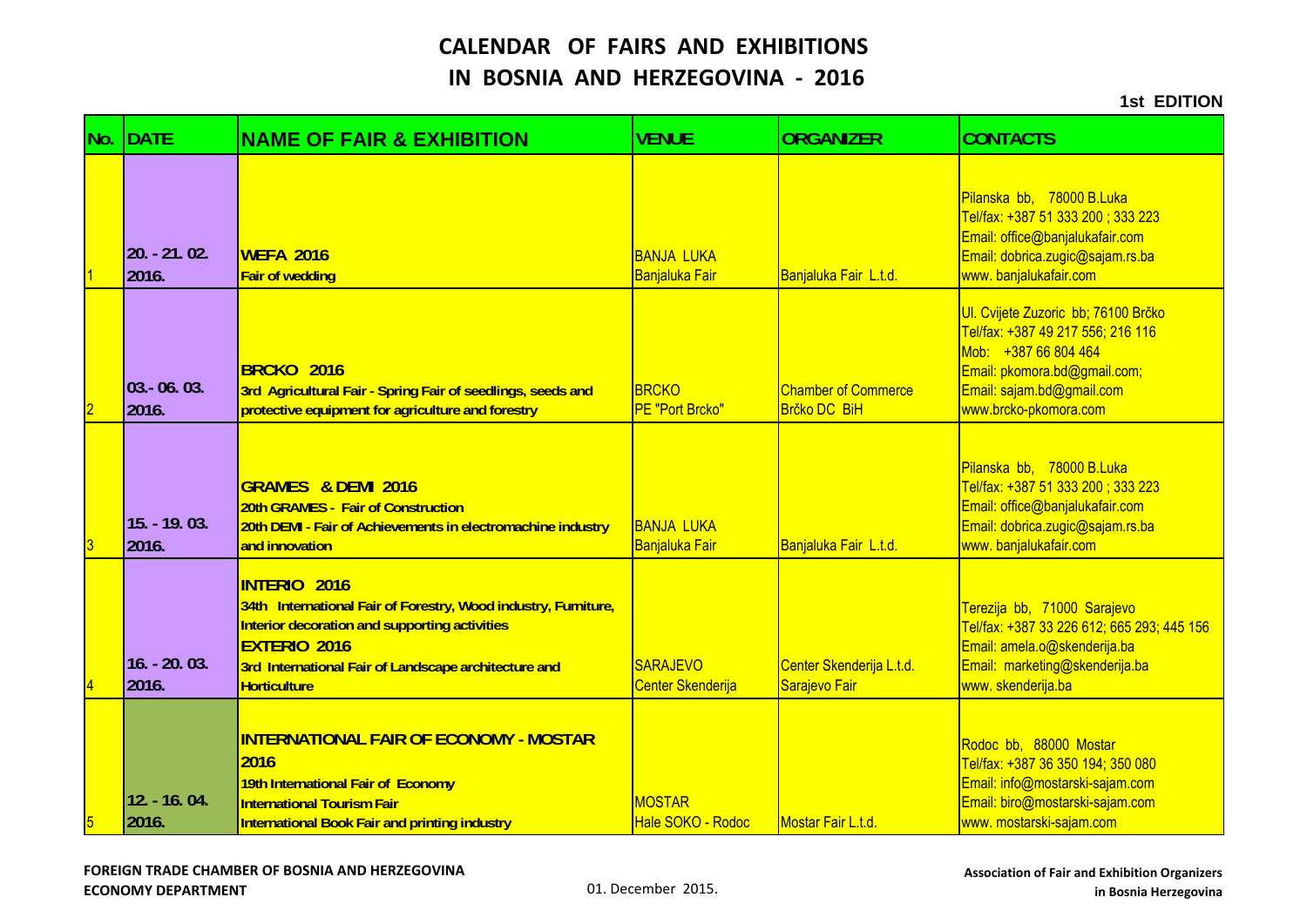|                | No. IDATE              | <b>NAME OF FAIR &amp; EXHIBITION</b>                                                             | <b>VENUE</b>                                                      | <b>ORGANIZER</b>                                     | <b>CONTACTS</b>                                                                                                                                                                        |
|----------------|------------------------|--------------------------------------------------------------------------------------------------|-------------------------------------------------------------------|------------------------------------------------------|----------------------------------------------------------------------------------------------------------------------------------------------------------------------------------------|
| 6              | 13 - 15, 04.<br>2016.  | <b>FAIR OF HIGH EDUCATION</b>                                                                    | <b>TUZLA</b><br><b>SC "MEJDAN"</b>                                | Tuzla Fair L.t.d.                                    | Titova 36, 75000 Tuzla<br>Tel/fax: +387 35 360 999; 360 998<br>Mob: +387 61 135 838<br>Email: tuzlanski.sajam@bih.net.ba<br>Email: tuzlanskisajam@hotmail.com<br>www.tuzlanskisajam.ba |
|                | 19 - 22.04.<br>2016.   | <b>GRAPOS - EXPO 2016</b><br><b>International Trade Fair for Entrepreneurship and Crafts</b>     | GRACANICA                                                         | UD BOMS - Expo d.o.o.,<br>Gračanica                  | Stjepan Polje bb, 75320 Gracanica<br>Tel/fax: +387 35 783 040; 783 042; 792 344;<br>Mob: +387 61 169 490<br>Email: ud.boms@bih.net.ba<br>www.graposexpo.com.ba                         |
|                | 20. - 23. 04.<br>2016. | <b>GASTRO ECO FEST - FOOD WITH SEVDAH</b><br>9th Gastronomic Festival 2016                       | <b>SARAJEVO</b><br>Trg Oslobodjenja - Alija<br><b>Izetbegovic</b> | Udruženje "Dio srca" i<br>Promocult d.o.o., Sarajevo | Lubina 5, 71000 Sarajevo<br>Tel/fax: +387 33 236 136<br>Mob: + 387 61 100 415<br>Email: info@gastro-eko-fest.ba<br>www.gastro-eko-fest.ba                                              |
| $\overline{9}$ | 20. - 25. 04.<br>2016. | <b>BOOKS AND TEACHING APPLIANCES 2016</b><br>28th International Book and teaching Appliance Fair | <b>SARAJEVO</b><br>Center Skenderija                              | Center Skenderija L.t.d.<br>Sarajevo Fair            | Terezija bb, 71000 Sarajevo<br>Tel/fax: +387 33 217 327; 445 156; 219 624;<br>Email: elma.b@skenderija.ba<br>Email: marketing@skenderija.ba<br>www.skenderija.ba                       |
| 10             | 12. - 14. 05.<br>2016. | <b>TOURISM FAIR - LIST 2016</b><br>16th Lukavac Tourism Fair                                     | <b>LUKAVAC</b><br><b>Sports Hall</b>                              | Nuhanovic L.t.d.<br>Lukavac Fair                     | Sprecanska 1, 75300 Lukavac<br>Tel/fax: +387 35 574 700; 574 701;<br>Mob: +387 61 721 561<br>Email: lukavacki_sajam@yahoo.de<br>www.lukavacki-sajam.com.ba                             |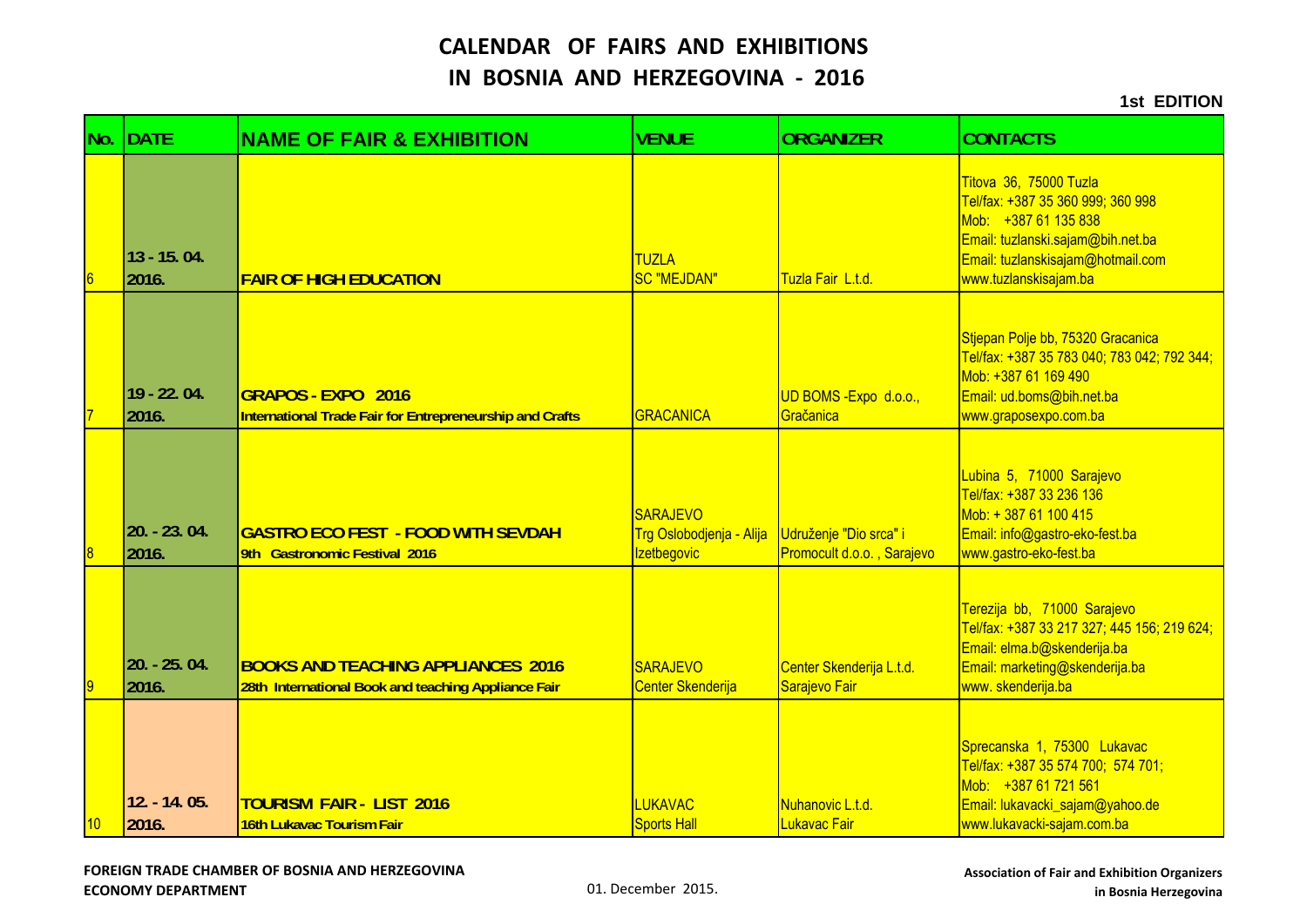|    | No. IDATE                | <b>NAME OF FAIR &amp; EXHIBITION</b>                                                 | <b>PLACE</b>                               | <b>ORGANIZER</b>                                              | <b>CONTACTS</b>                                                                                                                                                                        |
|----|--------------------------|--------------------------------------------------------------------------------------|--------------------------------------------|---------------------------------------------------------------|----------------------------------------------------------------------------------------------------------------------------------------------------------------------------------------|
| 11 | $13. - 15.05.$<br>2016.  | <b>CHILDRENS FAIR</b><br><b>2nd Children's Fair</b>                                  | <b>TUZLA</b><br><b>SC "MEJDAN"</b>         | Tuzla Fair L.t.d.                                             | Titova 36, 75000 Tuzla<br>Tel/fax: +387 35 360 999; 360 998<br>Mob: +387 61 135 838<br>Email: tuzlanski.sajam@bih.net.ba<br>Email: tuzlanskisajam@hotmail.com<br>www.tuzlanskisajam.ba |
| 12 | $11. - 16. 05.$<br>2016. | <b>INTERNATIONAL TUZLA'S BOOK FAIR 2016</b><br>7th international Tuzla's book Fair   | <b>TUZLA</b><br>TC "Mercator"              | Forma Nuova L.t.d.                                            | Bosne srebrene bb, 75000 Tuzla<br>Tel/fax: +387 35 228 853;<br>Mob: +387 61 135 838<br>Email: formanuova@bih.net.ba<br>Email: formanuova.doo@gmail.com<br>www.formanuova.com           |
| 13 | $19. - 22.05.$<br>2016.  | <b>FAIR OF ECONOMY "BUSINESS 2016" - TESANJ</b><br><b>Fair of Economy</b>            | TESANJ<br><b>Sports Hall</b>               | <b>Business Association - Biznis</b><br>Centar Jelah - Tešanj | Nesuha Mesica bb, 74260 Tesanj<br>Tel/fax: +387 32 655 760<br>Email: udruzenje@biznistesanj.ba<br>www.biznistesanj.ba                                                                  |
| 14 | $07. -09.06.$<br>2016.   | <b>ENERGA 2016</b><br>6th International Fair of Energy (Energy, Industry and Mining) | <b>TUZLA</b><br>"Mejdan Hall"              | Tuzla Fair L.t.d.                                             | Titova 36, 75000 Tuzla<br>Tel/fax: +387 35 360 999; 360 998<br>Mob: +387 61 135 838<br>Email: tuzlanski.sajam@bih.net.ba<br>Email: tuzlanskisajam@hotmail.com<br>www.tuzlanskisajam.ba |
| 15 | 08. - 12. 06.<br>2016.   | <b>SAN 2016</b><br>20th International Fair of Furniture                              | <b>BANJA LUKA</b><br><b>Banjaluka Fair</b> | Banjaluka Fair L.t.d.                                         | Pilanska bb, 78000 B.Luka<br>Tel/fax: +387 51 333 200; 333 223<br>Email: office@banjalukafair.com<br>Email: dobrica.zugic@sajam.rs.ba<br>www.banjalukafair.com                         |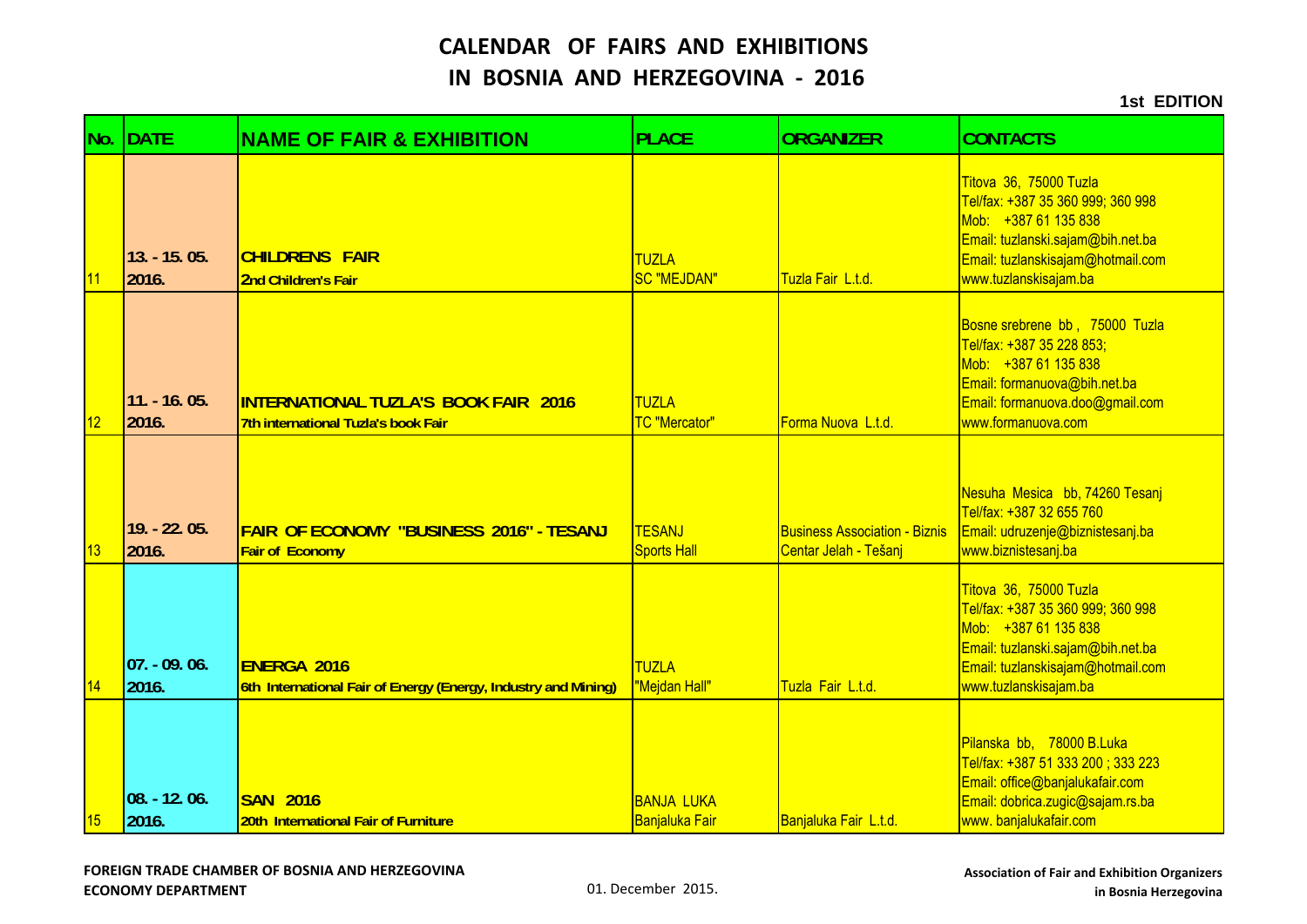| No.       | <b>IDATE</b>            | <b>NAME OF FAIR &amp; EXHIBITION</b>                                                       | <b>PLACE</b>                                                      | <b>ORGANIZER</b>                          | <b>CONTACTS</b>                                                                                                                                                               |
|-----------|-------------------------|--------------------------------------------------------------------------------------------|-------------------------------------------------------------------|-------------------------------------------|-------------------------------------------------------------------------------------------------------------------------------------------------------------------------------|
| 16        | $01. - 05.06.$<br>2016. | TEA FEST 2016<br><b>International Festival of Tea and Herbs</b>                            | <b>SARAJEVO</b><br>Trg Oslobodjenja - Alija<br><b>Izetbegovic</b> | Promocult L.t.d.                          | Lubina 5, 71000 Sarajevo<br>Tel/fax: +387 33 238 567<br>Mob: +387 61 100 415<br>Email: info@tea.fest.ba<br>www.tea-fest.ba                                                    |
| 17        | 24. - 28. 08.<br>2016.  | <b>PLUM FAIR GRADACAC 2016</b><br>43rd International Fair of Agriculture and Food Industry | <b>GRADACAC</b><br><b>Sports Hall</b>                             | Gradacac Fair L.t.d.                      | Huseina Kapetana Gradascevica 57;<br>76250 Gradacac<br>Tel/fax: + 387 35 817 133; 817 460<br>Mob: +387 61 730 739<br>Email: sajamgrd@bih.net.ba<br>www:gradacackisajam.com.ba |
| 18        | $06 - 09.09.$<br>2016.  | AGROS 2016<br>20th Fair of Agriculture and Food Industry                                   | <b>BANJA LUKA</b><br>Banjaluka Fair                               | Banjaluka Fair L.t.d.                     | Pilanska bb, 78000 B.Luka<br>Tel/fax: +387 51 333 200 ; 333 223<br>Email: office@banjalukafair.com<br>Email: dobrica.zugic@sajam.rs.ba<br>www.banjalukafair.com               |
| <b>19</b> | $02. -03.09.$<br>2016.  | <b>FAIR OF ECONOMY - MODRICA 2016</b><br><b>Regional events</b>                            | MODRICA<br><b>Sports Hall</b>                                     | JU "Razvojna agencija opštine<br>Modriča" | Ul. Petra Kocica 4; 74480 Modrica<br>Tel/fax: + 387 53 811 372; 814 065<br>Email: oarmsp@gmail.com<br>www.armsp.org                                                           |
| 20        | $07. - 11.09.$<br>2016. | BEE FEST 2016<br>International Fair of beekeeping and beekeeping equipment                 | <b>SARAJEVO</b><br>Trg Oslobodjenja - Alija<br><b>Izetbegovic</b> | Promocult L.t.d., Sarajevo                | Lubina 5, 71000 Sarajevo<br>Tel/fax: +387 33 236 136<br>Mob: +387 61 100 415<br>Email: bee@tea-fest.ba<br>www.bee.tea-fest.ba                                                 |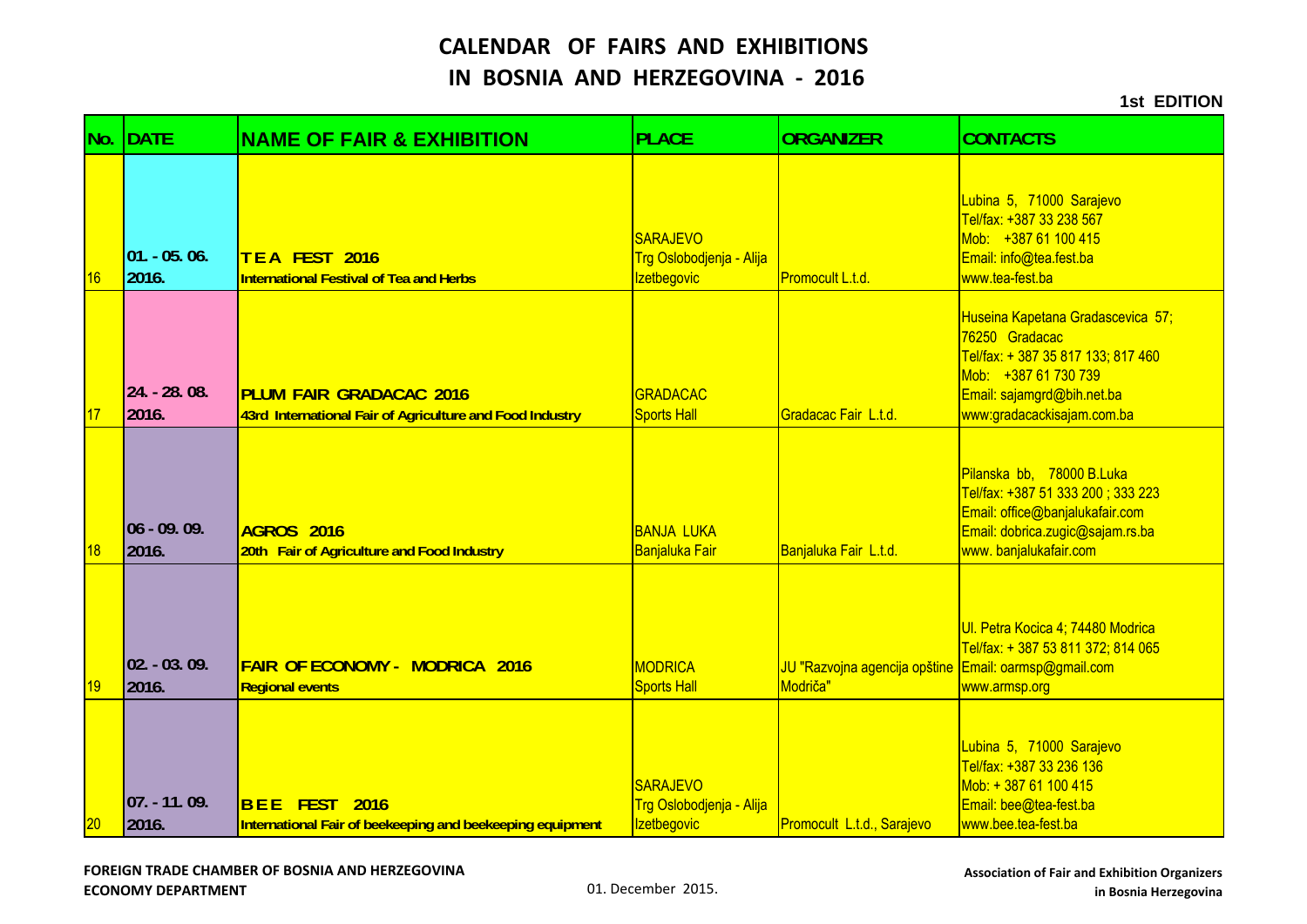| No.             | <b>IDATE</b>              | <b>NAME OF FAIR &amp; EXHIBITION</b>                                                                                             | <b>PLACE</b>                                                    | <b>ORGANIZER</b>                                                          | <b>CONTACTS</b>                                                                                                                                 |
|-----------------|---------------------------|----------------------------------------------------------------------------------------------------------------------------------|-----------------------------------------------------------------|---------------------------------------------------------------------------|-------------------------------------------------------------------------------------------------------------------------------------------------|
| $\overline{21}$ | $08. - 11.09.$<br>2016.   | <b>EKOBIS 2016</b><br>14th International Fair of Ecology                                                                         | <b>BIHAC</b><br>Gradska otoka                                   | Chamber of Commerce of Una-Email: pkusk@bih.net.ba<br>Sana Canton - Bihac | Trg Maršala Tita bb; 77000 Bihac<br>Tel/fax: +387 37 316 350; 316 353<br>Mob: +387 61 419 301<br>www:pkusk.com; www.ekobis.info                 |
| 22              | $15. - 16.09.$<br>2016.   | <b>FAIR OF ECONOMY - CELINAC 2016</b><br>Fair of Agriculture, Food Industry and Tourism                                          | <b>CELINAC</b><br><b>Sport Hall</b>                             | Development Agency of<br><b>Municipality Celinac</b>                      | 1. Krajiskog proleterskog bataljona 50,<br>78240 Celinac<br>Tel/fax: +387 51 555 317; 555 316<br>Email: info@racelinac.com<br>www.racelinac.com |
| 23              | 19. - 20. 09.<br>2016.    | <b>PLUM DAYS - PROZOR 2016</b><br>Fair of Agriculture, Food Industry and Tourism                                                 | <b>PROZOR - RAMA</b><br><b>Sport Hall</b>                       | <b>Municipality Prozor Rama</b>                                           | UL. K. Tomislava bb, 88440 Prozor<br>Tel./Fax. +387 36 771 912; 771 342<br>Email: razvoj@prozor-rama.org<br>www.prozor-rama.org                 |
| 24              | 22. - 24. 09.<br>2016.    | <b>INTERAGRO 2016</b><br>15th International Fair of Agricultural and Exhibition of<br><b>Livestock</b>                           | <b>BIJELJINA</b><br>Agrotrzni centar "Knez<br>Ivo od Semberije" | AD "Grad" - Joint Stock<br>Company                                        | Milosa Crnjanskog 38;76300 Bijeljina<br>Tel/fax: + 387 55 203 403; 203 321<br>Email: grad_bn@teol.net<br>www.bnfair.com                         |
| 25              | $ 07. - 08. 10.$<br>2016. | <b>HERZEGOVINIAN FRUITS OF THE MEDITERRANEAN</b><br>2016<br>9th event Herzegovinian Fruits of the Mediterranean - Stolac<br>2016 | <b>STOLAC</b><br><b>Sports hall Stolac</b>                      | <b>Association Herzegovinian</b><br><b>Fruits of the Mediterranean</b>    | Stjepana Radica bb, 88360 Stolac<br>Tel/fax: +387 36 853 159<br>Email: h.plod.mediterana@tel.net.ba<br>www.udruga-hpm.com                       |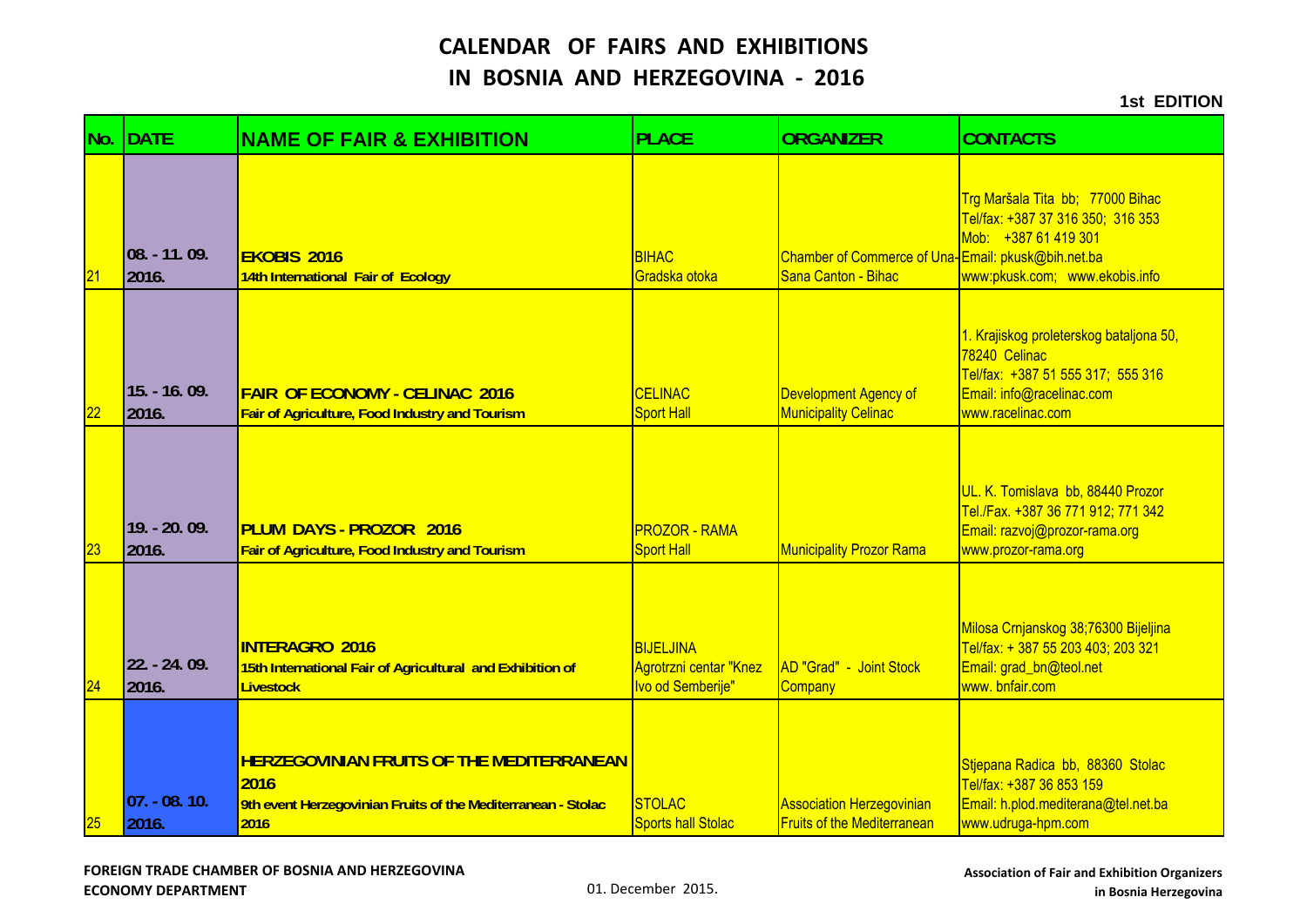#### **1st EDITION**

| No.             | <b>DATE</b>               | <b>NAME OF FAIR &amp; EXHIBITION</b>                                                                  | <b>PLACE</b>                                           | <b>ORGANIZER</b>                                                              | <b>CONTACTS</b>                                                                                                                                                                             |
|-----------------|---------------------------|-------------------------------------------------------------------------------------------------------|--------------------------------------------------------|-------------------------------------------------------------------------------|---------------------------------------------------------------------------------------------------------------------------------------------------------------------------------------------|
| 26              | $04. -08. 10.$<br>2016.   | ZEPS-INTERMETAL 2016<br>13th International Fair of Metal Industry                                     | <b>ZENICA</b><br>Kamberovića polje                     | Poslovni sistem RMK Zenica Email: intermetal@zeps.com;<br>Joint Stock Company | Bulevar Kralja Tvrtka I br.17, 72000 Zenica<br>Tel/fax.+ 387 32 440 251; 247 773,<br>www. zeps.com                                                                                          |
| 27              | $ 04. - 08. 10.$<br>2016. | <b>ZEPS 2016</b><br>23rd Economy Fair ZEPS                                                            | <b>ZENICA</b><br>Kamberovića polje                     | Poslovni sistem RMK Zenica Email: project@zeps.com<br>Joint Stock Company     | Bulevar Kralja Tvrtka I br.17, 72000 Zenica<br>Tel/fax.+ 387 32 247 774; 247 770; 247 773<br>Email: director@zeps.com<br>Email: info@zeps.com<br>Email: marketing@zeps.com<br>www. zeps.com |
| 28              | $13. - 15. 10.$<br>2016.  | <b>APPLE DAYS - GORAZDE 2016</b><br><b>Regional Comercial &amp; Cultural manifestation</b>            | <b>GORAZDE</b><br><b>Sports Hall</b><br>"Mirsad Hukic" | <b>Association "Privredno</b><br>kulturna manifestacija - Dani<br>iabuke"     | UI. Seada Sofovica Sofe 10;<br>73000 Gorazde<br>Tel/fax: +387 38 221 067<br>Email:mirsad.hubanic13@gmail.com<br>www.dani-jabuke.ba                                                          |
| 29              | $10. - 13. 11.$<br>2016.  | LORIMES 2016<br>20th Fair of Hunting, Fishing, Ecology and Sport<br>20th Fair of Tourism and Catering | <b>BANJA LUKA</b><br>Banjaluka Fair                    | Banjaluka Fair L.t.d.                                                         | Pilanska bb, 78000 B.Luka<br>Tel/fax: +387 51 333 200; 333 223<br>Email: office@banjalukafair.com<br>Email: dobrica.zugic@sajam.rs.ba<br>www.banjalukafair.com                              |
| 30 <sub>2</sub> | $ 04. - 06. 11.$<br>2016. | <b>CHILDRENS FAIR</b><br>3rd Children's Fair                                                          | <b>SARAJEVO</b><br>Center Skenderija                   | Cuspis d.o.o                                                                  | Tursica 15, 76100 Brcko<br>Tel/fax: +387 49 215 191<br>Mob: +387 63 215 621<br>Mob. +387 62 073 222<br>Email: office-bh@cuspis.com<br>Email: prodaja@cuspis.com<br>www.cuspis.com           |

**FOREIGN TRADE CHAMBER OF BOSNIA AND HERZEGOVINA ECONOMY**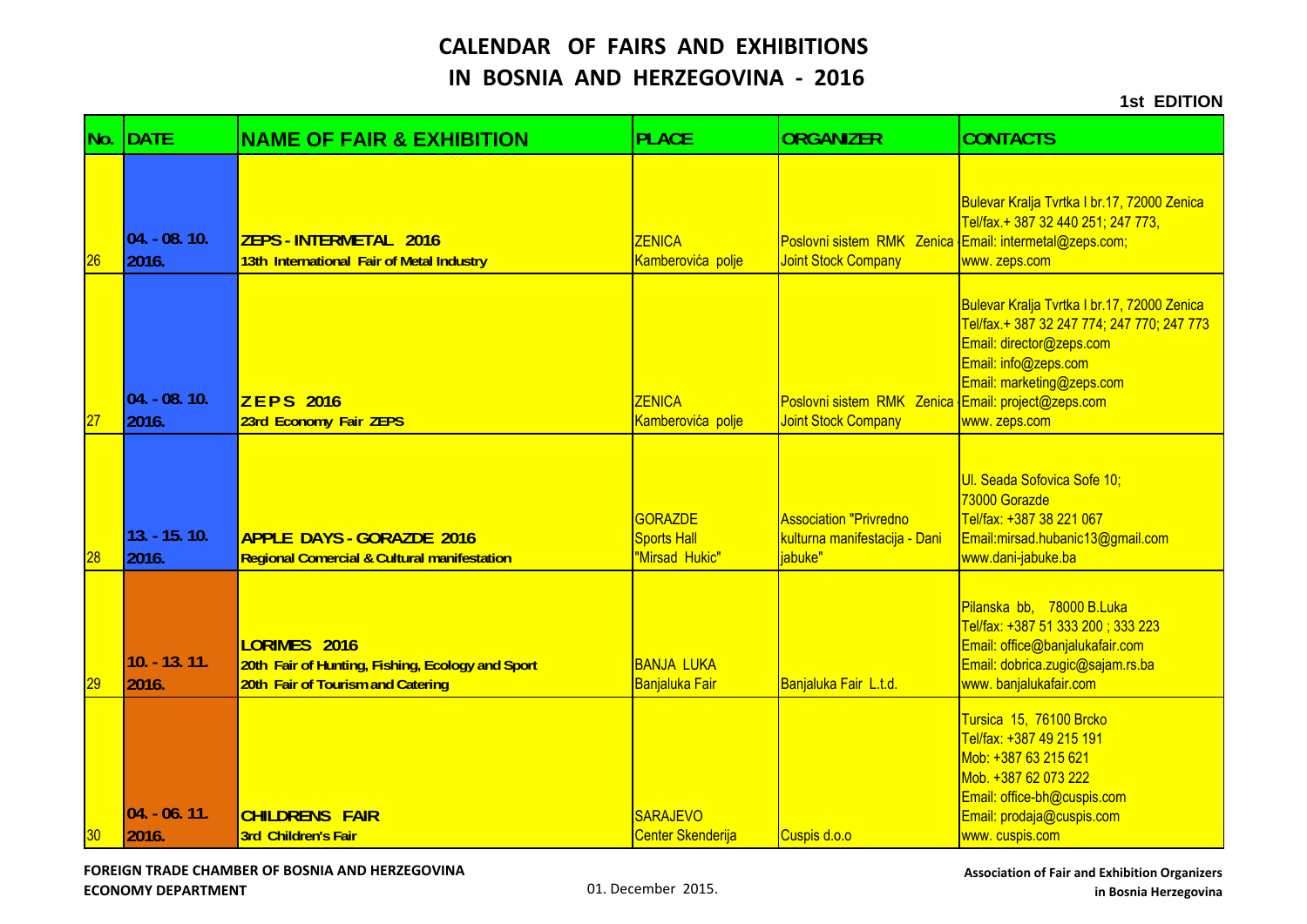|                 | No. DATE                 | <b>NAME OF FAIR &amp; EXHIBITION</b>                                                       | <b>PLACE</b>                                | <b>ORGANIZER</b>                                  | <b>ICONTACTS</b>                                                                                                                                                |
|-----------------|--------------------------|--------------------------------------------------------------------------------------------|---------------------------------------------|---------------------------------------------------|-----------------------------------------------------------------------------------------------------------------------------------------------------------------|
| 31              | $10. - 13. 11.$<br>2016. | INTERNATIONAL FAIR OF ECONOMY - BRCKO<br><b>2016</b><br>15th International Fair of Economy | <b>BRCKO</b><br><b>IPE "Port Brcko"</b>     | <b>Chamber of Commerce</b><br><b>Brcko DC BiH</b> | UI. Cvijete Zuzoric bb; 76100 Brcko<br>Tel/fax: +387 49 217 556; 216 116<br>Email: pkomora.bd@gmail.com<br>Email: sajam.bd@gmail.com<br>www.brcko-pkomora.com   |
| 32 <sub>2</sub> | $15. - 18. 12.$<br>2016. | <b>FAIR OF CONSUMER GOODS 2016</b><br><b>FAIR OF ECONOMY, AGRICULTURE &amp; CRAFT 2016</b> | <b>SARAJEVO</b><br><b>Centar Skenderija</b> | <b>Centar Skenderija -</b><br>Sarajevski sajam    | Terezija bb, 71000 Sarajevo<br>Tel/fax: +387 33 665 293; 226 612; 445 156<br>Email: fuad.m@skenderija.ba<br>Email: marketing@skenderija.ba<br>www.skenderija.ba |